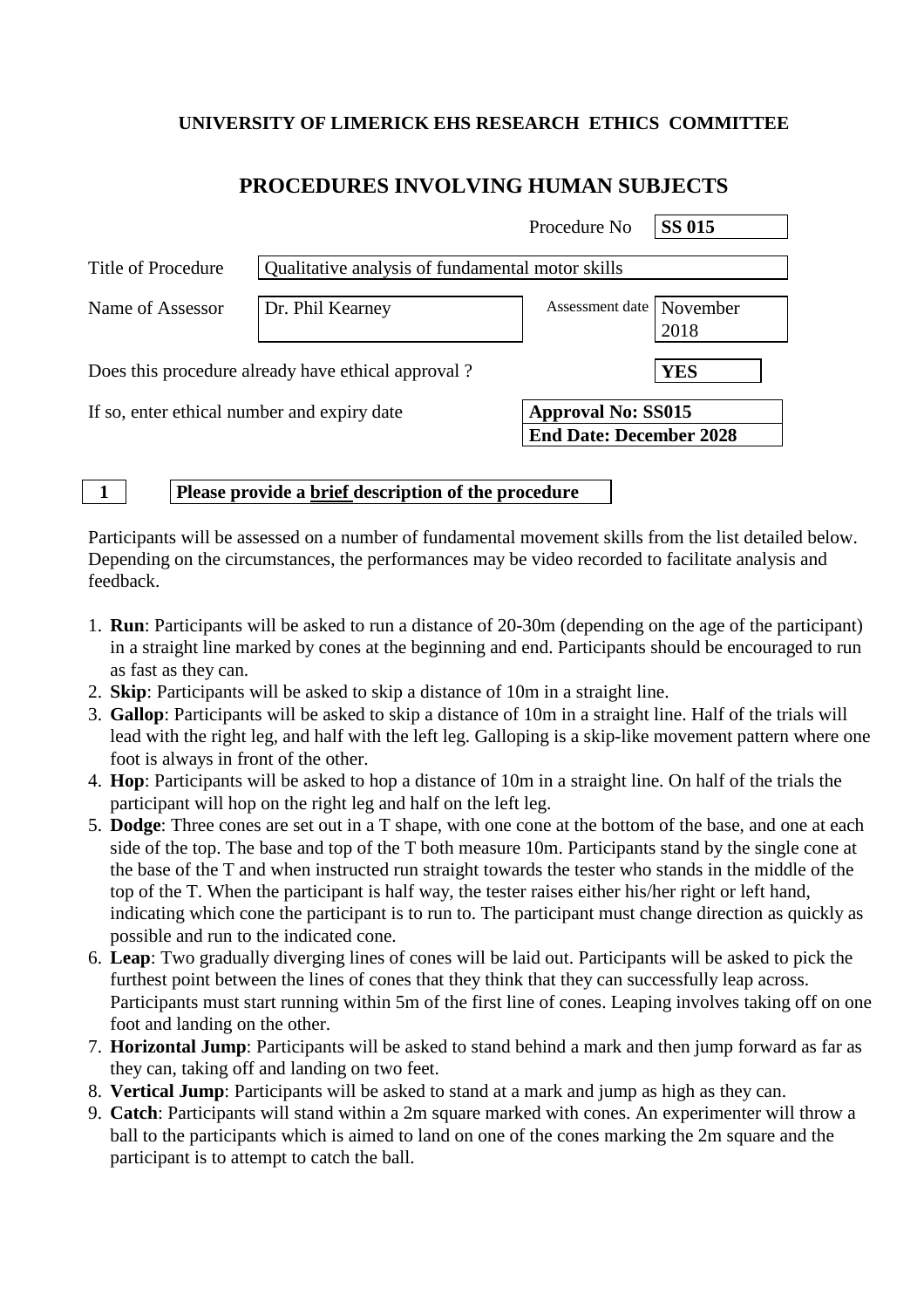- 10. **Overarm throw**: Standing at the back of a 2.5m x 1m (length x width) rectangle marked with cones, participants will be asked to throw a ball as hard as possible at a wall.
- 11. **Strike**: Participants are given a bat/racket and asked to stand within a 2m square marked with cones. A ball is either thrown or bounced to the participant. Participants are instructed to strike the ball as far as they can.
- 12. **Kick**: A ball is placed at the front of a 3m x 1m rectangle marked with cones. Participants are asked to stand at the other side of the square, and when they are ready, to kick the ball as hard as possible towards a wall/net.
- 13. **Punt**: The punt is a kick where the ball is initially held in the hands. Participants are asked to kick a ball as hard as they can towards a wall or a net from within a 3m x 1m rectangle marked with cones.
- 14. **Static balance**: Participants are asked to place one foot on a wooden beam (400cm long, 4cm wide, 4cm high), with their hands on their hips and the other foot on the floor. When ready, participants are to raise their foot off the floor and place it so that the sole of the foot rests on the mid-shin. A timer starts when the foot is lifted from the floor. The timer ends when the foot is removed from the beam, the free foot is removed from the shin, or the hands are removed from the hips. The test may be performed with eyes open or closed. In addition, the test may be performed with the foot flat on the beam or standing on the ball of the foot.
- 15. **Dynamic balance**: Task begins as per static balance. The participant must walk along the beam. Depending on the level of the performers, the test may ask for a simple walk along the beam, for the participant to walk to the end of the beam and back, for the participant to walk "heel to toe", for the participant to shuffle sideways, or for the participant to walk backwards along the beam.

As part of GDPR compliance, participants will be fully informed and made aware that they are being videoed as part of the procedure, if such is the case. Participants must consent to being videoed as part of the procedure. Participants will be fully informed as to how long the video will be stored for, for what purposes it is being stored and who has access to the data.

Standard Operating Procedure doe Qualitative Analysis of Fundamental Movement Skills are available on the [PESS Sharepoint.](https://sharepoint.ul.ie/SiteDirectory/PESS/Health%20and%20Safety1/Forms/AllItems.aspx?RootFolder=%2FSiteDirectory%2FPESS%2FHealth%20and%20Safety1%2FStandard%20Operating%20Procedures%20%28SOPs%29&FolderCTID=0x0120002E02E30FBAFD814CBC402AEF99263DF3&View=%7b8EC70503-3CC9-4972-968D-EFFC98FC7285%7d)

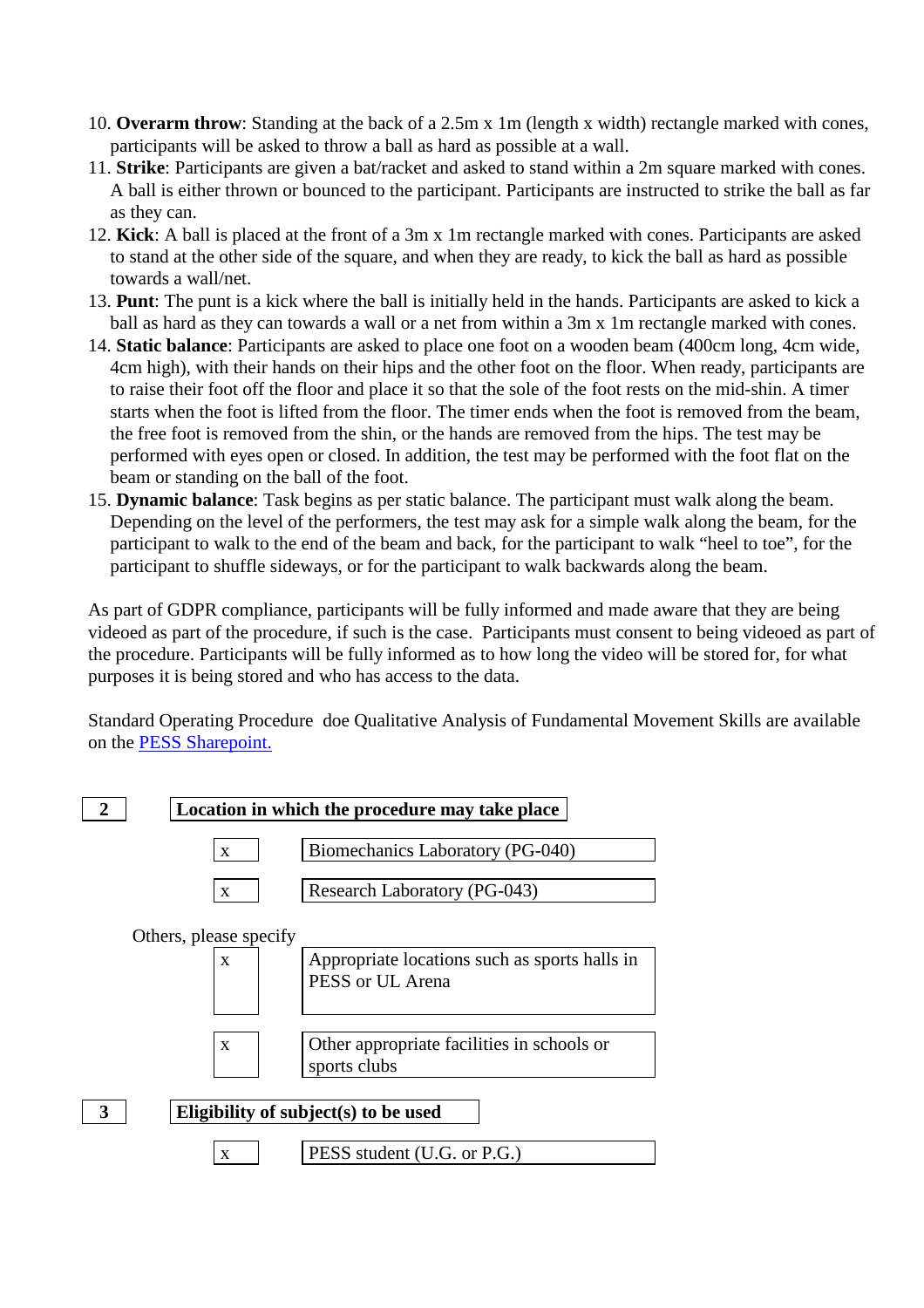

There are low risks such as muscle and joint injury and subjects may suffer from a little muscle soreness. However the risks will not be greater than in a normal skills teaching situation such as in a physical education lesson or a coaching session for beginners.

Video data can identify a participant. Video capture will be stored on password protected computers until data analysis is complete. Video data will be deleted at the end of the project and the anonymised nonidentifiable data will be retained.

**5 Action to be taken in the event of a foreseeable emergency**

The procedure will be terminated if the volunteer shows any sign of distress.

Standard first aid procedures may be required depending on the severity of the situation. The following standard procedure should be followed in the event of an incident occurring in the PESS building / UL Facility:

- 1. Stop the procedure. Position the subject to prevent self-injury.
- 2. If appropriate, raise the subject's lower limbs to improve blood flow. Should the subject fail to respond summon help immediately.
- 3. Check vital signs airways, breathing and circulation (ABC)
- 4. If required attempt CPR as soon as possible.
- 5. Requesting Help: Emergency Contact telephone numbers are listed on laboratory door:
	- During normal working hours 9am-5pm, use lab phone to contact the Student Health Centre on **061-20**2534
	- Outside of normal working hours, or if the Student Health Centre number is engaged/busy, use the laboratory phone to dial 3333 for UL security personnel who will then contact the ambulance service. If in PESS, contact one of the PESS First Aiders – names are listed on the PESS laboratory door.
- 6. When contacting the above clearly state: Location, Building, Room Number, Nature of Incident/Accident and provide a contact number.
- 7. Complete the UL 'Accident & Emergency' form (completed by the investigator, not the volunteer). Forms available on UL HR website: <https://www.ul.ie/hr/hr-policies-procedures-and-forms-z>

If an emergency or incident occurs offsite, follow the local procedures for dealing with such an event. **Ensure you are aware of the offsite local safety procedures in the event of a foreseeable emergency.**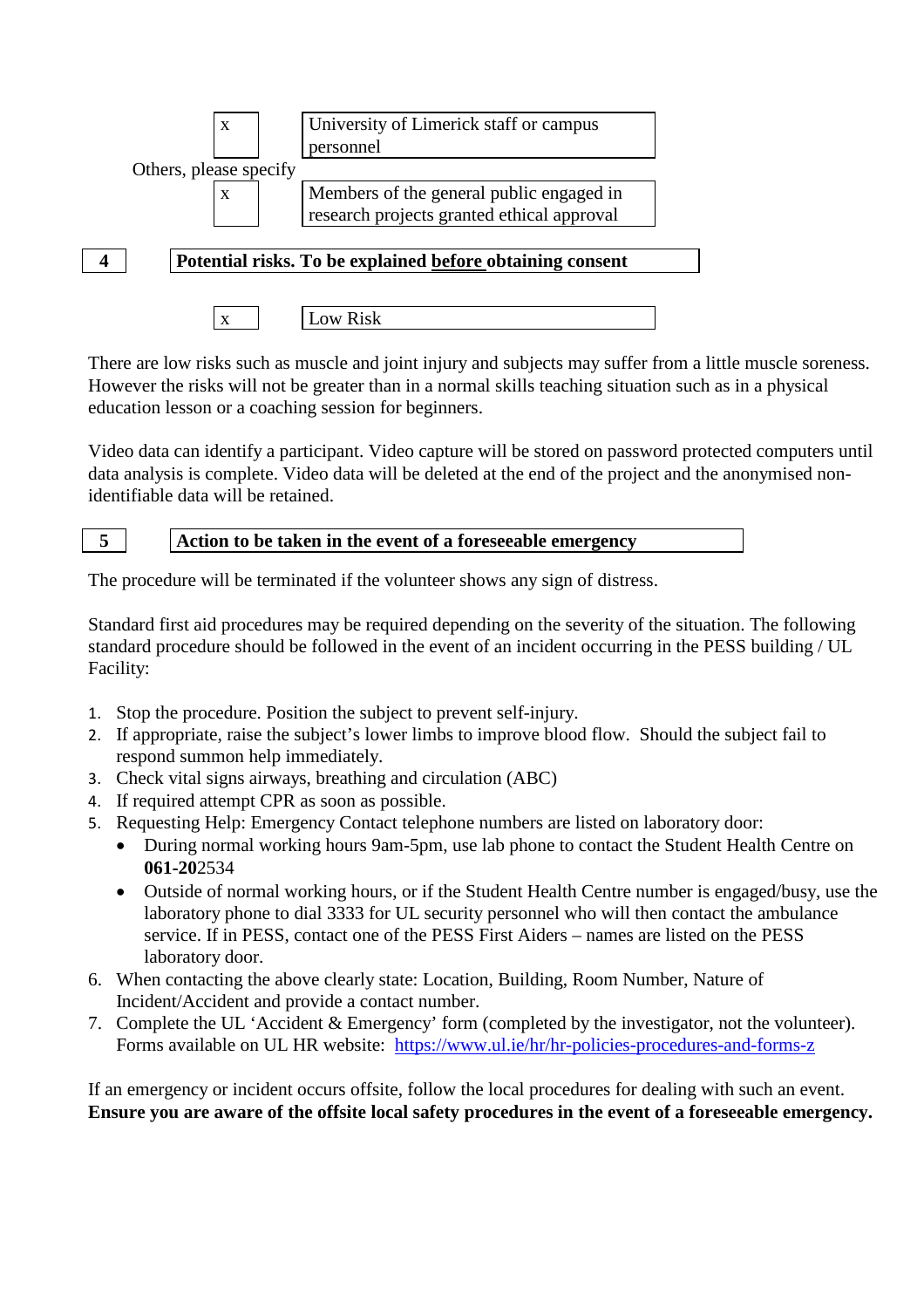



## Others, please specify

|   | <b>Participant Information Sheet</b>                                                                          |
|---|---------------------------------------------------------------------------------------------------------------|
| X | <b>Participant Consent Form</b>                                                                               |
|   | If participants are under 18 years, parental<br>information sheet and consent form, and<br>child assent form. |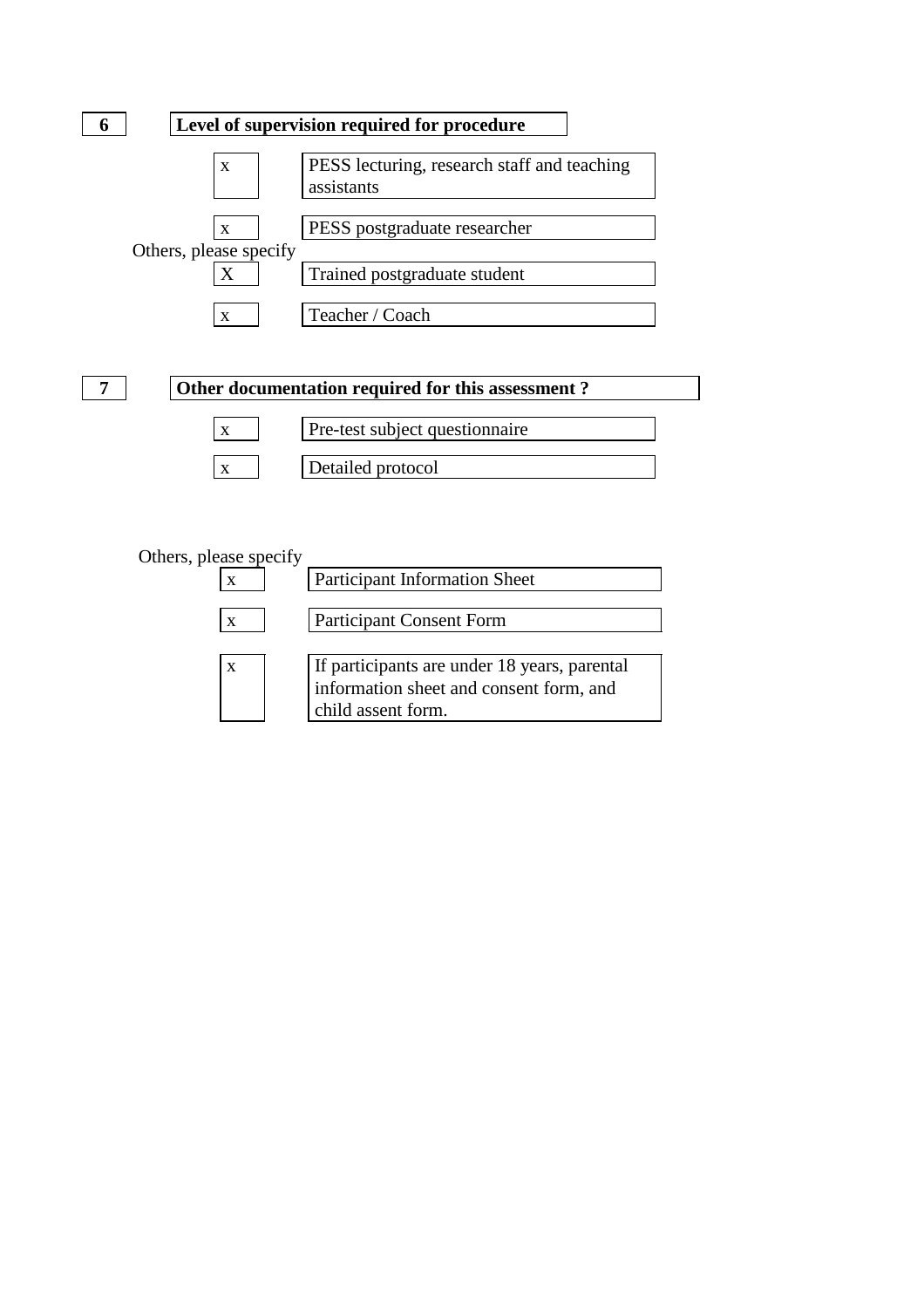For office use only

# PROCEDURES INVOLVING HUMAN SUBJECTS

|                           |                                                  | Procedure No               | <b>SS 015</b> |  |
|---------------------------|--------------------------------------------------|----------------------------|---------------|--|
| <b>Title of Procedure</b> | Qualitative analysis of fundamental motor skills |                            |               |  |
| Name of Assessor          | Dr. Phil Kearney                                 | Assessment date   November | 2018          |  |
| 8                         | Committee approval for experiment                |                            |               |  |
|                           |                                                  |                            |               |  |
| Others, please specify    |                                                  |                            |               |  |
|                           |                                                  |                            |               |  |

# **Comments/conditions**

Date  $11119$  $\longrightarrow M$  $\mathcal{W}_\mathfrak{r}$ Signed Head of Department)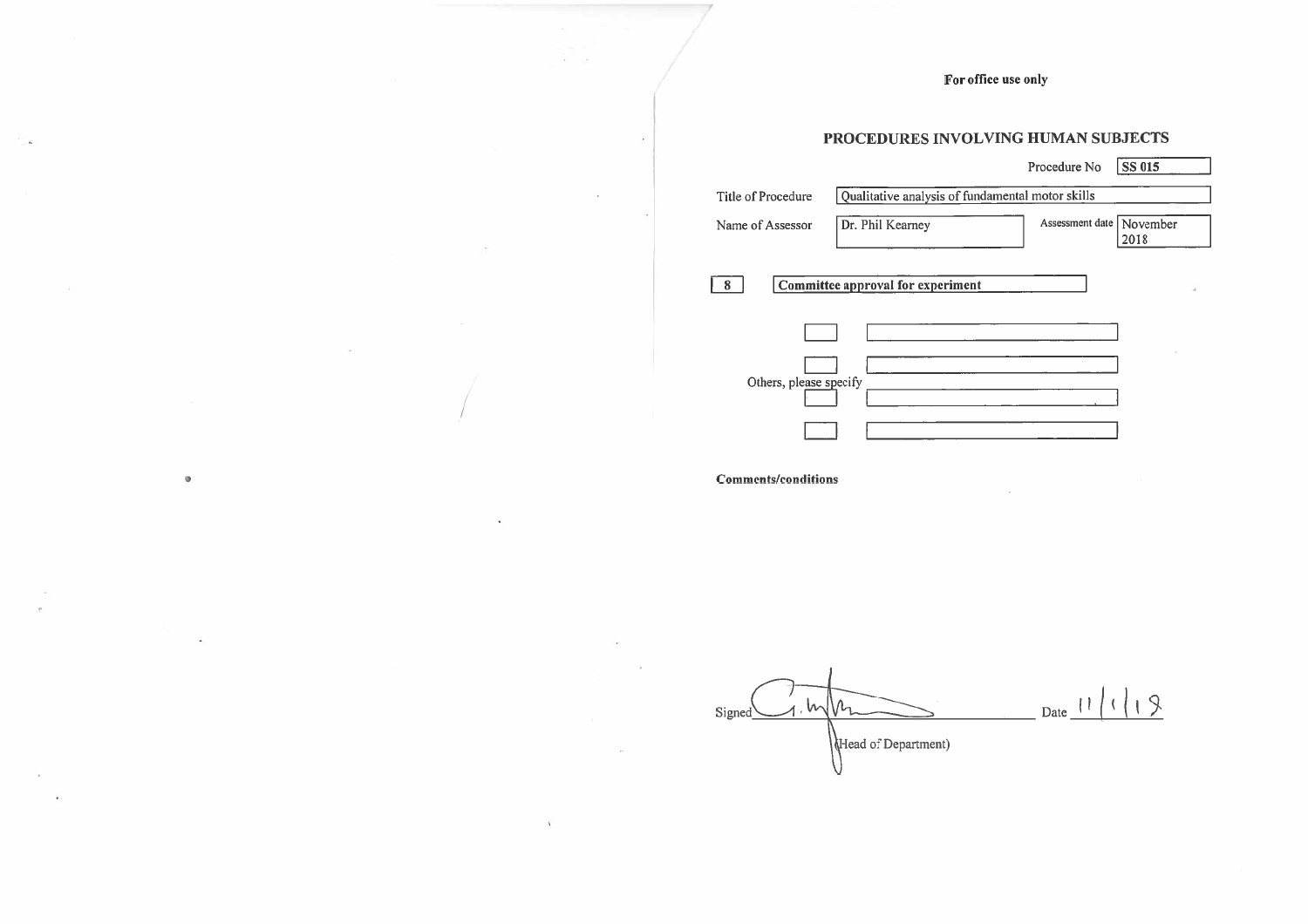# **Standard Operating Procedure SS 015 Qualitative Analysis of Fundamental Movement Skills**

### **GENERAL PROCEDURES**

- (1) Participants should be screened for health risks, including recent musculo-skeletal injury, using an appropriate version of the PAR-Q [\(https://www.ul.ie/pess/research-ethics/par-q\)](https://www.ul.ie/pess/research-ethics/par-q).
- (2) Ensure that the testing venue is free from obstacles, and that the floor is appropriate (i.e., dry, even).
- (3) Participants should be introduced to the test set up (cameras, stations, sequence).
- (4) Provide instruction relating to the first skill.
- (5) Provide familiarization attempts.
- (6) Record 2-10 trials depending upon the skill and the circumstances (e.g., age).
- (7) Move to the next station and repeat steps 3-5.
- (8) The live performance or video recordings are evaluated using an appropriate qualitative checklist (e.g., as detailed in Gallahue & Clelland-Donnelly, 2007; Haywood & Getchell, 2014).

## **LOCOMOTOR SKILLS**

## **1. Run**

#### *Preparation*

- Measure a 20-30m straight line and mark the start and end with cones.
- If cameras are used, they are placed to collect a side view (at the 20m mark) and a front view.

#### *Procedure*

- Participants should be encouraged to run as fast as they can.
- Ensure that participants are fully recovered before asking them to perform an additional attempt.

### **2. Skip**

#### *Preparation*

- Measure a 10m straight line and mark the start and end with cones.
- If cameras are used, they are placed to collect a side view (at the 5m mark) and a front view.

#### *Procedure*

- Participants should be encouraged to skip at a comfortable pace.
- Ensure that participants are fully recovered before asking them to perform an additional attempt.

### **3. Gallop**

### *Preparation*

- Measure a 10m straight line and mark the start and end with cones.
- If cameras are used, they are placed to collect a side view (at the 5m mark) and a front view.

### *Procedure*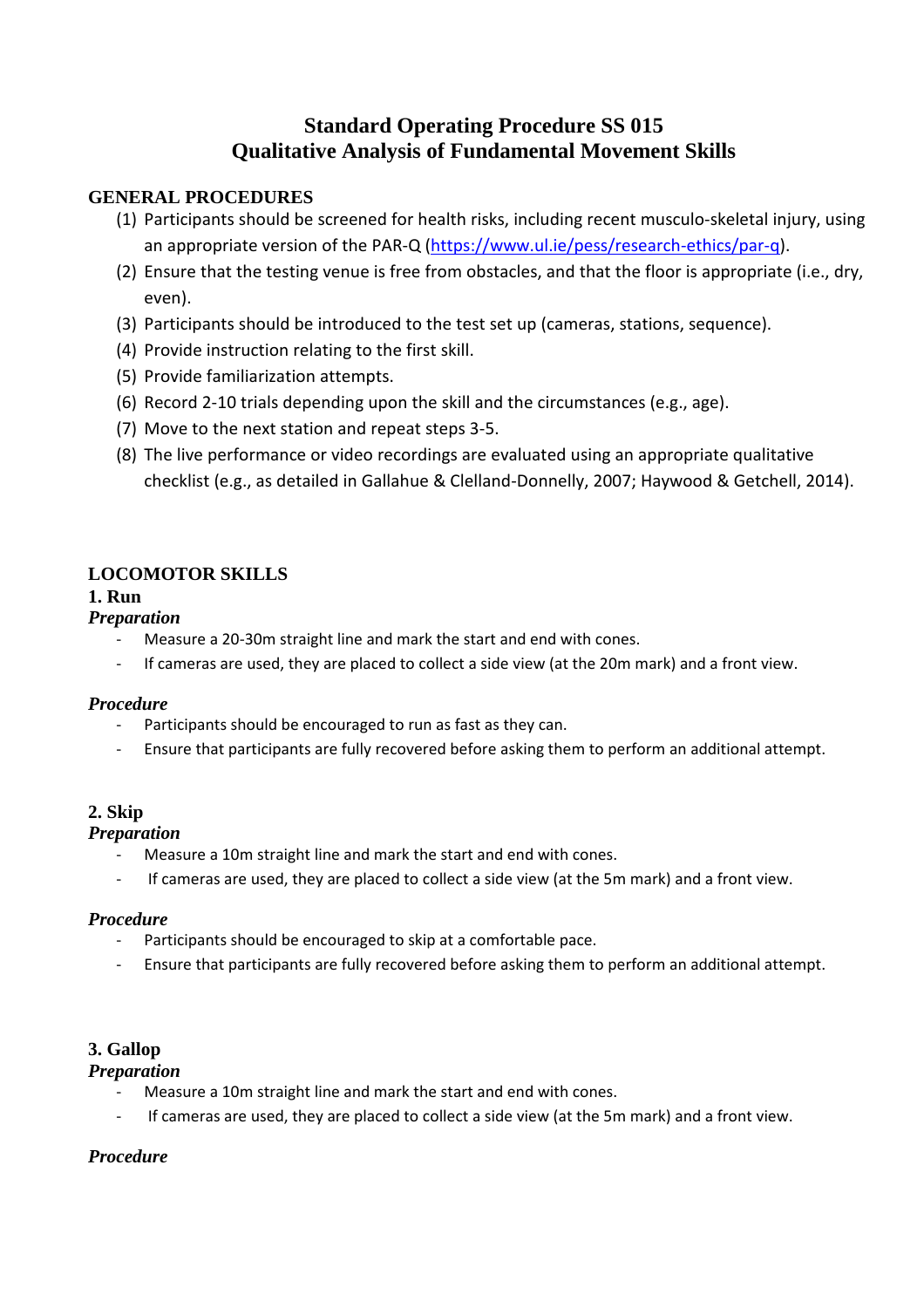Participants should be encouraged to gallop at a comfortable pace. Half of the trials will lead with the right leg, and half with the left leg.

## **4. Hop**

#### *Preparation*

- Measure a 10m straight line and mark the start and end with cones.
- If cameras are used, they are placed to collect a side view (at the 5m mark) and a front view.

#### *Procedure*

- Participants should be encouraged to hop at a comfortable pace. Participants who demonstrate a basic form should be encouraged to "hop a little faster". On half of the trials the participant will hop on the right leg and half on the left leg.
- Ensure that participants are fully recovered before asking them to perform an additional attempt.

# **5. Dodge**

#### *Preparation*

- Three cones are set out in a T shape, with one cone at the bottom of the base, and one at each side of the top. The base and top of the T both measure 10m.
- If cameras are used, they are placed to collect a side view and a front view focused on the point at which the child must change direction.

#### *Procedure*

Participants stand by the single cone at the base of the T and when instructed run straight towards the tester who stands in the middle of the top of the T. When the participant is half way, the tester raises either his/her right or left hand, indicating which cone the participant is to run to. The participant must change direction as quickly as possible and run to the indicated cone. Participants should be encouraged to complete the course as quickly as possible.

### **6. Leap**

### *Preparation*

- Two gradually diverging lines of cones will be laid out.
- If cameras are used, they are placed to collect a side view (mid-leap) and a front view.

#### *Procedure*

Participants will be asked to pick the furthest point between the lines of cones that they think that they can successfully leap across. Participants must start running within 5m of the first line of cones.

### **7. Horizontal Jump**

#### *Preparation*

- Use two cones and some chalk to mark a starting line.
- If cameras are used, they are placed to collect a side view and a front view.

### *Procedure*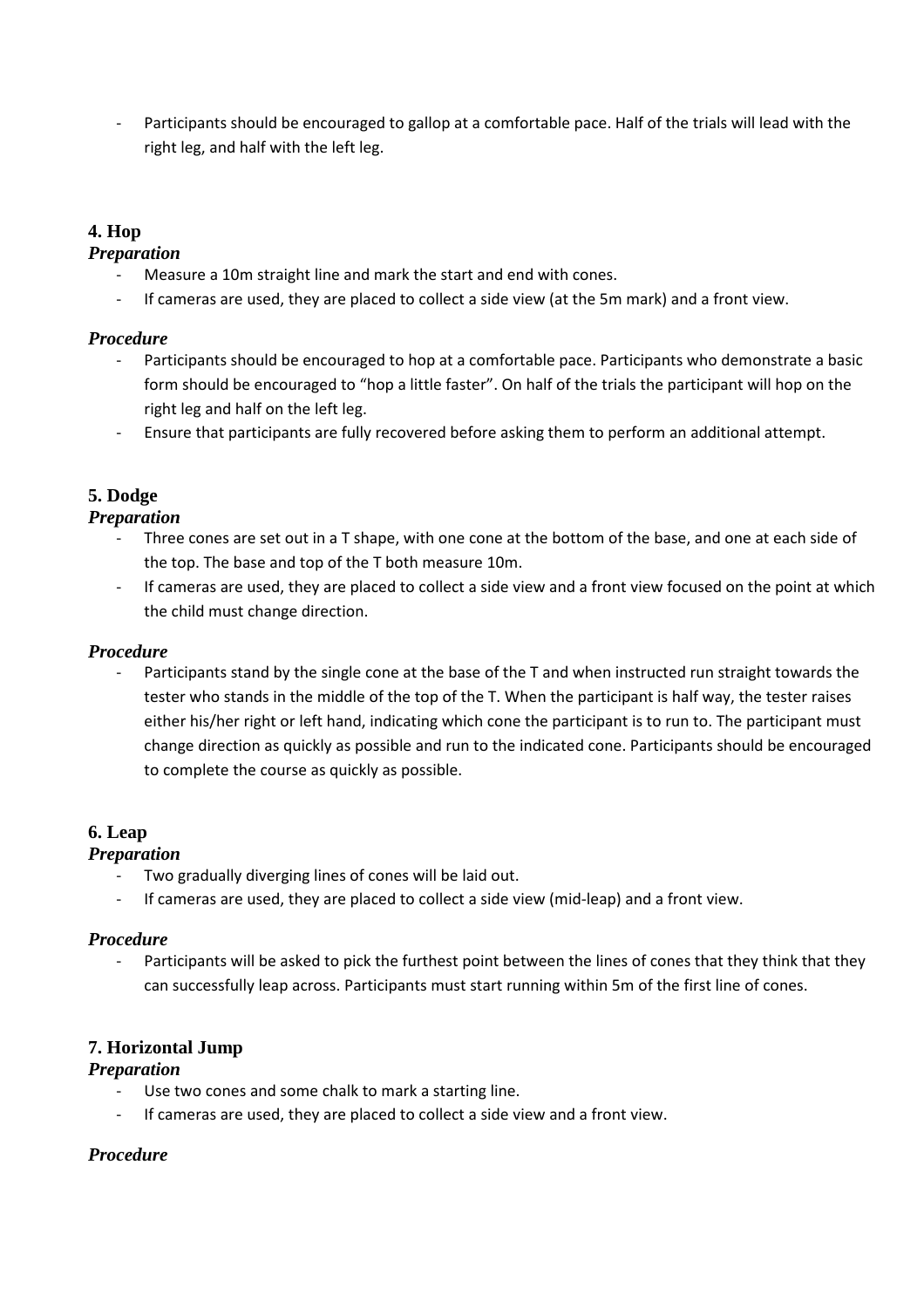Participants will be asked to stand behind the mark and then jump forward as far as they can, taking off and landing on two feet.

#### **8. Vertical Jump**

- Use four cones and to mark a square within which the participant must jump.
- If cameras are used, they are placed to collect a side view and a front view.

#### *Procedure*

- Participants will be asked to stand within the square and then jump as high as they can.

#### **MANIPULATIVE SKILLS**

#### **9. Catch**

#### *Preparation*

- Set out a 2m square marked with cones.
- A variety of objects will be used (e.g., bean bag, tennis ball) depending upon the participant characteristics.
- If cameras are used, they are placed to collect a side view and a front view.

#### *Procedure*

Participants will stand within the 2m square marked with cones. An experimenter will throw a ball to the participants which is aimed to land on one of the cones marking the 2m square and the participant is to attempt to catch the ball.

#### **10. Overarm Throw**

#### *Preparation*

- A rectangle of length 2.5m and width 1m will be marked out with cones facing a wall at least 10m away.
- If cameras are used, they are placed to collect a side view and a rear view.

#### *Procedure*

- Participants will be asked to throw a ball as hard as possible at the wall.

#### **11. Strike**

#### *Preparation*

- Mark out a 2m square using cones, facing a wall at least 10m away.
- If cameras are used, they are placed to collect a side view and a rear view.

#### *Procedure*

Participants are given a bat/racket and asked to stand within the 2m square. A ball is either thrown or bounced to the participant, depending upon their level. Participants are instructed to strike the ball as far as they can.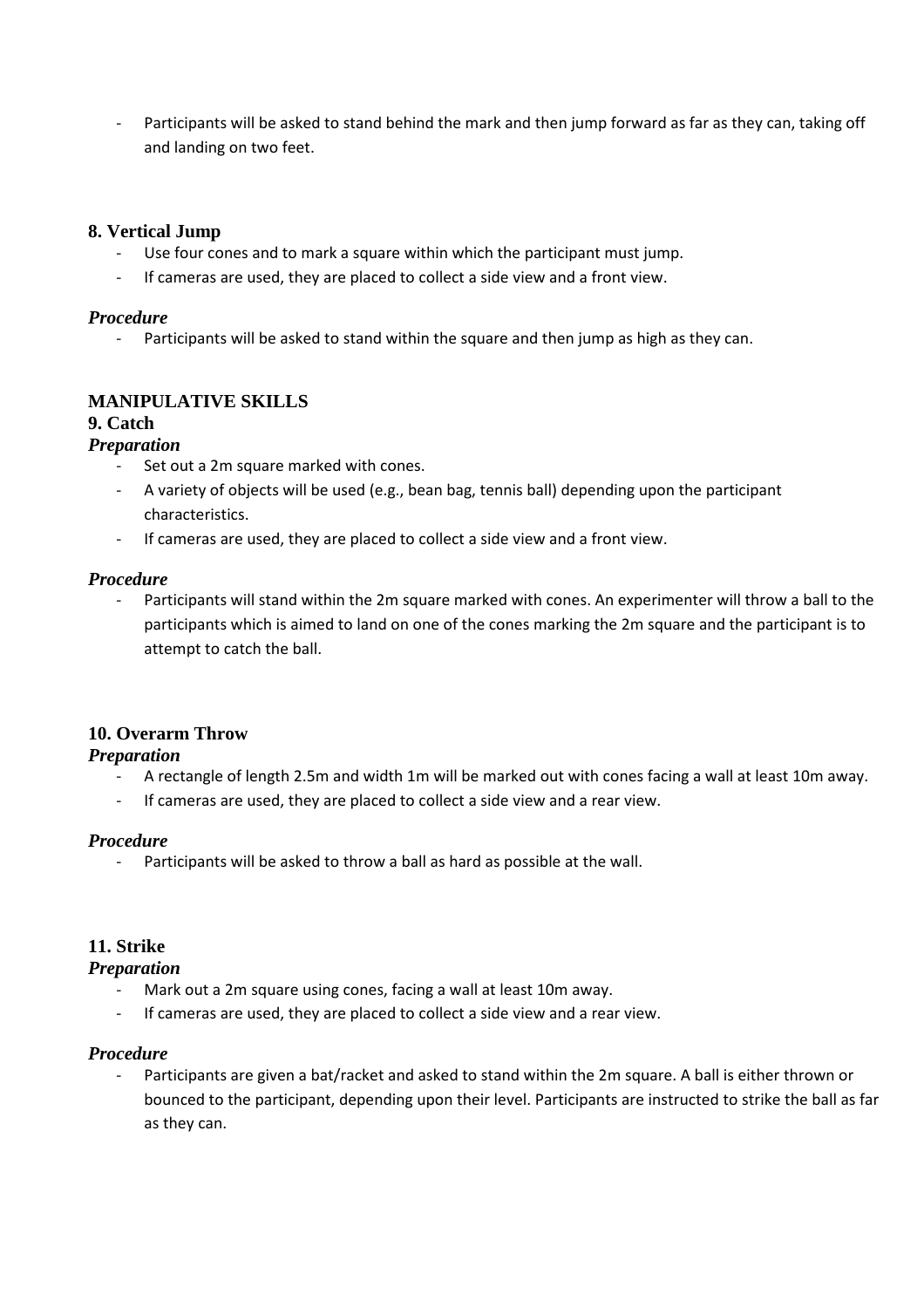# **12. Kick**

#### *Preparation*

- A ball is placed at the front of a 3m x 1m (length x width) rectangle marked with cones, facing a wall at least 10m away.
- If cameras are used, they are placed to collect a side view (ball contact).

#### *Procedure*

Participants are asked to stand at the opposite side of the rectangle from the ball, and when they are ready, to kick the ball as hard as possible towards a wall/net.

## **13. Punt**

#### *Preparation*

- A ball is placed at the back of a 3m x 1m (length x width) rectangle marked with cones, facing a wall at least 10m away.
- If cameras are used, they are placed to collect a side view (ball contact).

#### *Procedure*

Participants are asked to pick the ball, and when they are ready, to kick the ball as hard as possible towards a wall/net.

# **STABILITY SKILLS**

# **14. Static Balance**

#### *Preparation*

- Place a wooden beam (400cm long, 4cm wide, 4cm high) in an area of the venue away from any walls.
- If cameras are used, they are placed to collect a side view and a front view.

#### *Procedure*

- Participants are asked to place one foot on the wooden beam, with their hands on their hips and the other foot on the floor. When ready, participants are to raise their foot off the floor and place it so that the sole of the foot rests on the mid-shin. Participants are asked to hold this position for as long as possible.
- A timer starts when the foot is lifted from the floor. The timer ends when the foot is removed from the beam, the free foot is removed from the shin, or the hands are removed from the hips.
- The test may be performed with eyes open or closed. In addition, the test may be performed with the foot flat on the beam or standing on the ball of the foot.

### **15. Dynamic Balance**

### *Preparation*

- Place a wooden beam (400cm long, 4cm wide, 4cm high) in an area of the venue away from any walls.
- If cameras are used, they are placed to collect a side view and a front view.

#### *Procedure*

Task begins as per static balance. The participant must walk along the beam. Depending on the level of the performers, the test may ask for a simple walk along the beam, for the participant to walk to the end